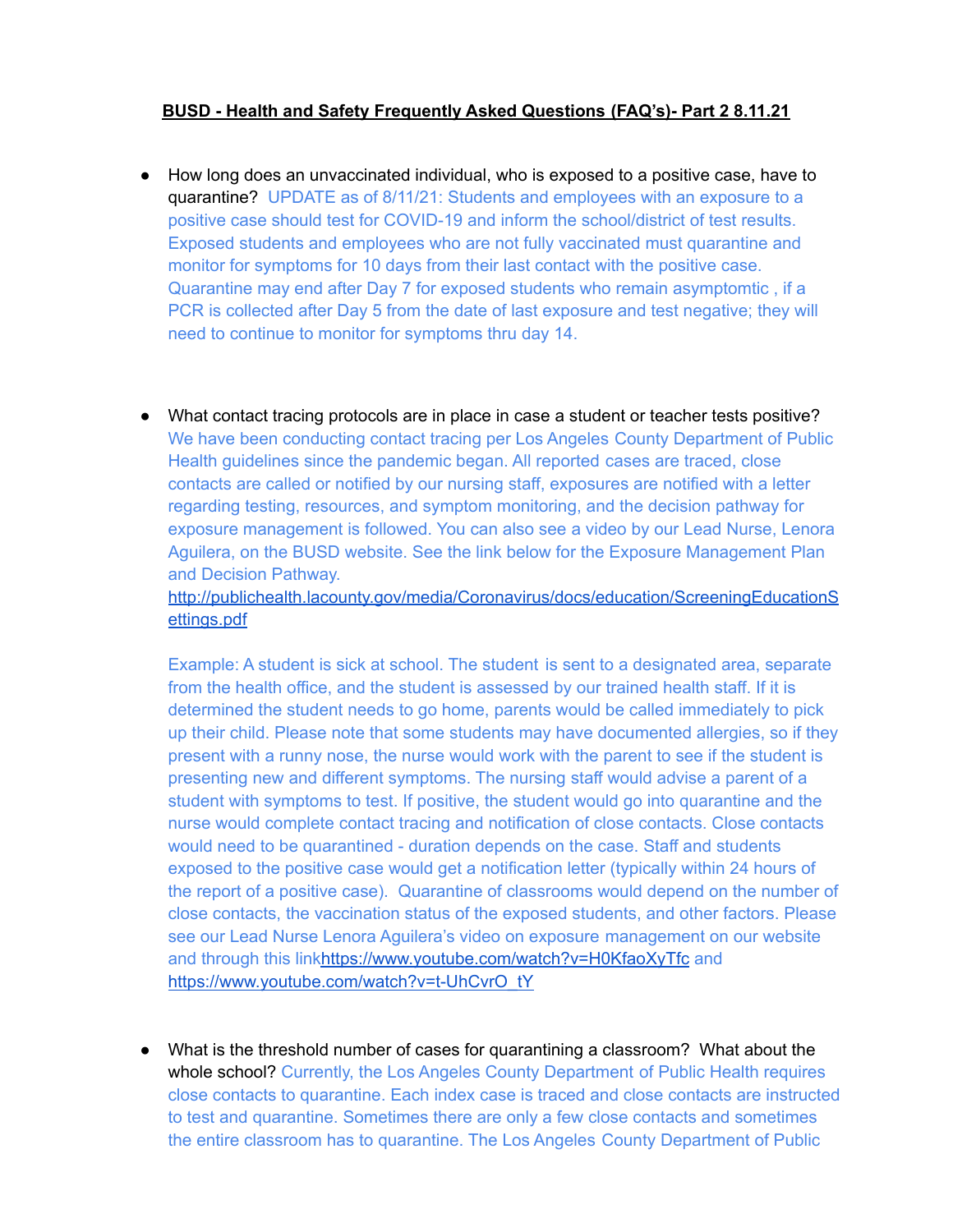Health has not indicated a specific number of cases that would lead to a classroom or school closure at this time but that decision would be made by BUSD and LADPH. Three cases that are linked are considered an "outbreak," but not all outbreaks require classroom or school closure.

- Will siblings of quarantined students also be expected or permitted to quarantine as well? Close contacts are required to quarantine per Public Health. In most cases, siblings have had close contact so they would most likely quarantine.
- If a student/classroom is quarantined at home due to a positive case how will those children receive instruction? Teachers would provide assignments and information to individual students and they would complete work as they would during any other illness. If the entire classroom is quarantined, teachers would flip their classroom to distance learning. If the teacher became ill, a substitute teacher would take over the class. Some teachers in primary grades may choose to provide packets of work but teachers will communicate their plan to provide work for students who are absent as they always do at the beginning of the year. Our BUSD team is working on more detailed information on this topic and it will be communicated as soon as possible.
- Will sick and/or quarantined students be switched to ILA distance learning? Currently, Public Health requires an 8-10 day quarantine depending on the individual case, so secondary students would not need to switch to ILA since the number of courses are different. In ILA the student takes one class at a time. We are working on instructional plans for students on quarantine and will send more details as soon as possible.
- What is the policy if a student can't or won't wear a mask consistently and correctly in the classroom? Please see our BUSD Face Mask Guidelines for students <https://www.burbankusd.org/Page/3080>
- Are windows permitted to remain open during the school day? MERV13 filters are similar in quality to what is installed in hospitals. Our ventilation system brings in air from the outside to ventilate rooms. When teachers open windows and doors, it can undermine the quality of how the ventilation system works. Facilities recommends keeping doors and windows closed to help facilitate the ventilation system.
- How will social distancing be enforced at lunch? Staff are designing lunch plans to create as much space as possible and will encourage students to maintain distance as much as possible. Parents can encourage their children to wear masks outdoors if that makes them more comfortable.
- What is the plan for lunch on inclement weather days?

Administration at individual sites will be working on alternative schedules and locations for students to eat just as they do for rainy days and heat days. In elementary, this might be a classroom and in secondary it may mean opening larger buildings like gyms and multi-purpose rooms.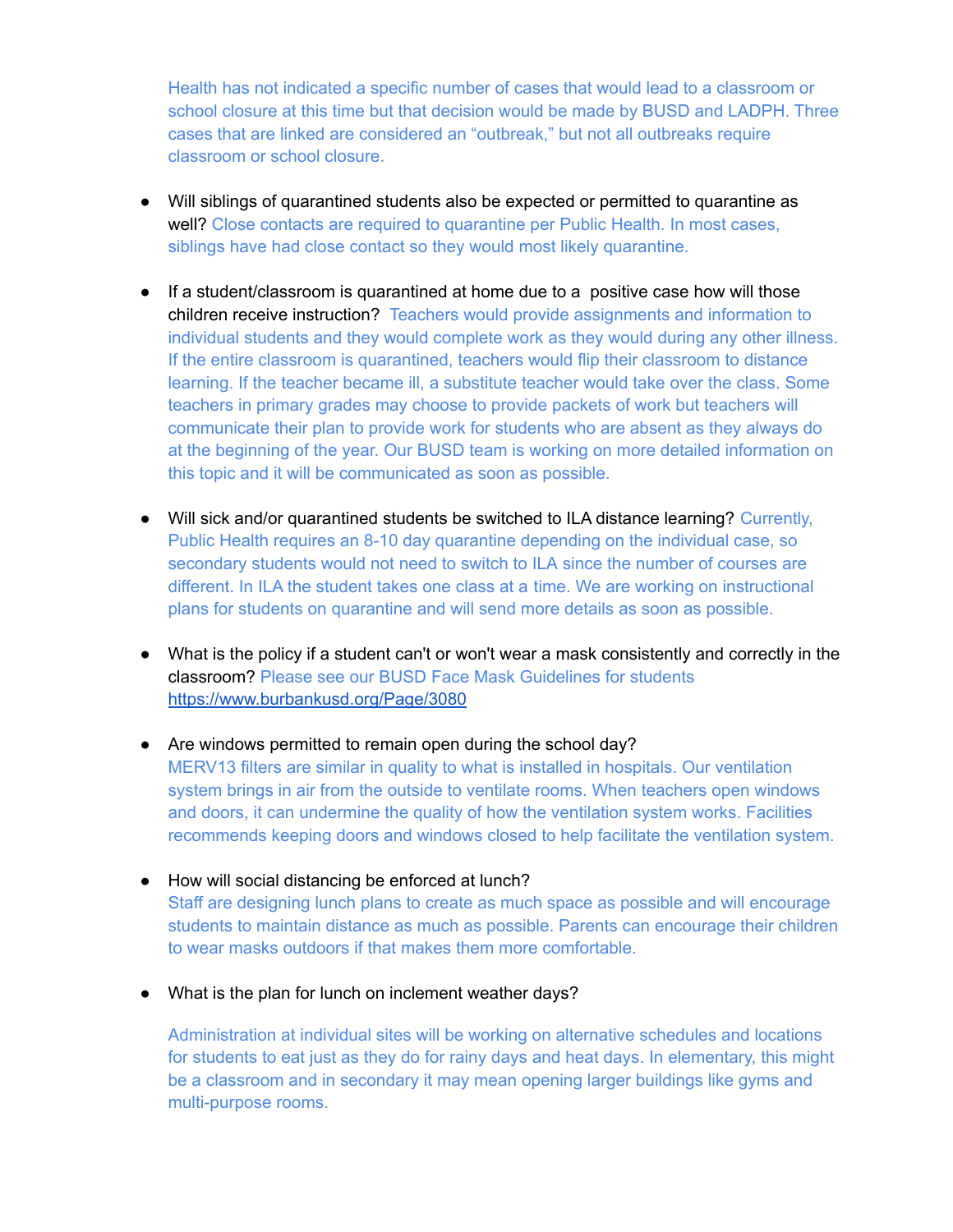- How will social distancing be enforced during masks-off recess time? Staff willl continue to remind students to keep a safe distance from others.
- In what scenarios would students be allowed to remove their masks in a classroom setting? Students will be required to wear their masks indoors. They will only be able to remove

their mask outdoors.

● Will shared spaces such as computer labs, libraries, and auditoriums continue to be utilized?

Yes, but universal masking is required.

• Are students going to have their temperatures checked each morning before entering school?

Parents will be conducting home health screenings (taking temperatures and checking for Covid symptoms) before sending students to school. We will be sending instructions and reminders to parents and staff on a weekly basis. School staff will not be taking individual temperatures of students at this time. COVID symptom posters will be on display at site entrances and schools will be reminding parents about the importance of doing morning health checks with their students.

• Will a student who shows up to school with nondescript symptoms such as runny nose or cough be allowed to stay?

It depends on the individual case. Our school nurses will assess students and make a determination whether the students need to be sent home. Some students may have documented conditions and our nurses are informed of these cases. We want to avoid sending students home for documented allergies. Our health staff will be working with parents to identify if symptoms are new or atypical when assessing students. They have been trained and are working closely with LADPH.

## What happens if they develop such symptoms during the school day? For example, would a coughing student be required to leave class? Or get a Covid test before returning?

If a student presents symptoms during the school day, our nurses will isolate the student in a designated area and assess the student. If the determination is made that a student should go home a parent will be contacted to immediately pick up their child. Parents should be sure to update their contact information on the Parent Portal. Contact tracing, quarantine, testing, and notification protocols would be followed. Please refer to our exposure management plan for details

## [http://publichealth.lacounty.gov/media/coronavirus/docs/protocols/ExposureManagement](http://publichealth.lacounty.gov/media/coronavirus/docs/protocols/ExposureManagementPlan_K12Schools.pdf) [Plan\\_K12Schools.pdf](http://publichealth.lacounty.gov/media/coronavirus/docs/protocols/ExposureManagementPlan_K12Schools.pdf)

\*Please note that every case is different, but for every positive Covid-19 case we consult with the case, notify close contacts, make reports to Public Health, notify students/parents or staff of the exposure period, and quarantine and encourage testing.